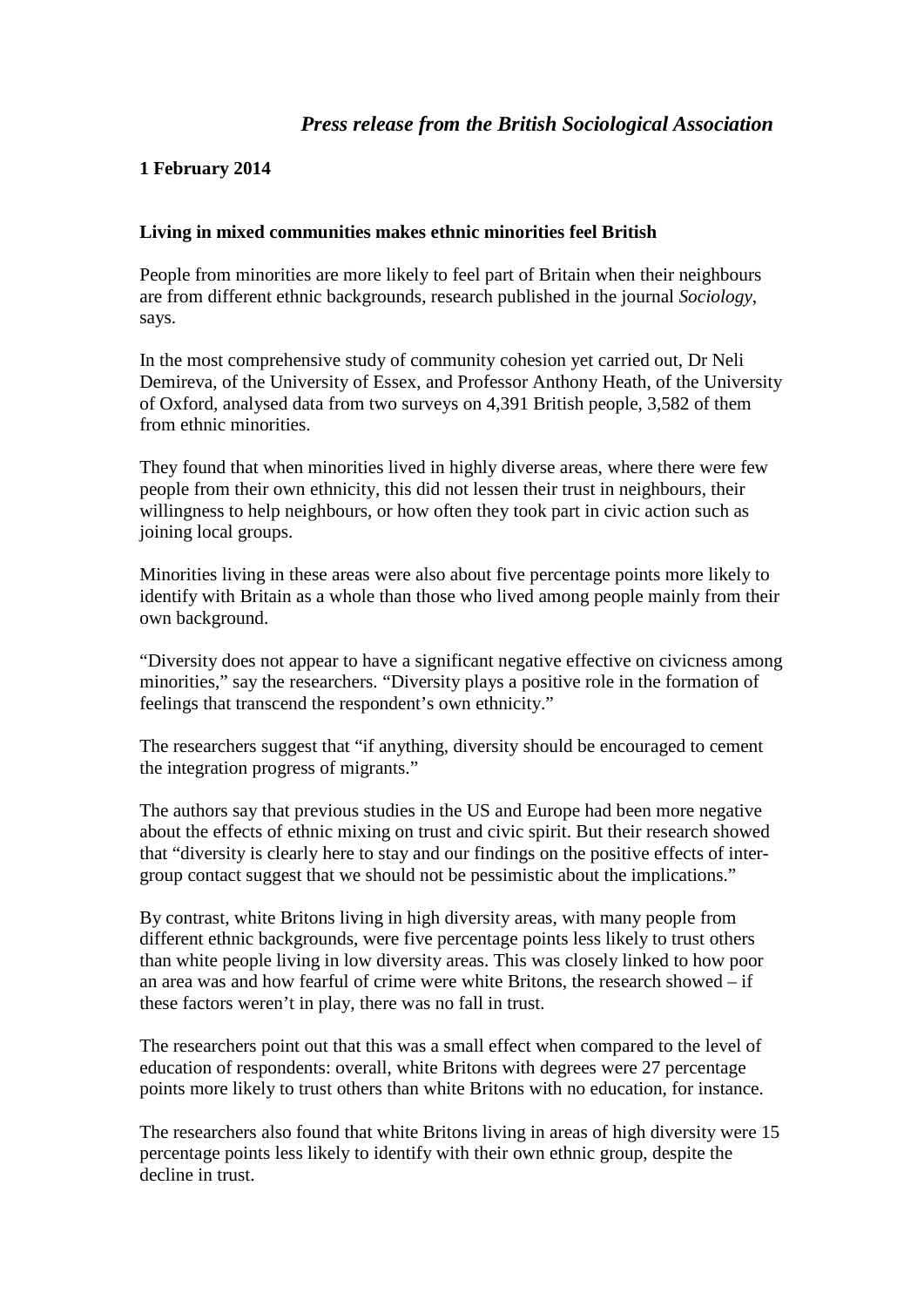"There is some negative but modest impact of increasing diversity among white British," the researchers say in their article, entitled 'Diversity and the civic spirit in British neighbourhoods'.

The researchers say their work takes more indicators of cohesion into account than previous research. "In this study we examine a wider range of measures relevant to social cohesion and civic engagement. We look at measures of generalized trust, neighbourhood trust, willingness to help neighbours, ethnic identification and civic participation. No other study overviews such an extensive range of measures and dimensions of cohesion and civic mindedness as we do."

The journal is published by the BSA and SAGE.

### **For more information contact:**

Tony Trueman British Sociological Association 07964 023392 [tony.trueman@britsoc.org.uk](mailto:tony.trueman@britsoc.org.uk)

#### **Notes**

1. The researchers examined responses by 1,609 British people (800 white) to the Managing Cultural Diversity Survey (MCDS) in 2010 (funded by the Leverhulme Trust), and by 2,782 people from ethnic minorities in the 2010 Ethnic Minority British Election Study (EMBES) (funded by the ESRC).

2. In total 782 neighbourhoods in the mainland Britain were sampled, each neighbourhood having between 1,000 and 15,000 people.

3. Diversity in an area was measured as the probability that two randomly selected people in a neighbourhood do not belong to the same ethnic group. A high diversity area is one that is in the top ten per cent of those areas, measured for the likelihood that two people are from different ethnicities; a low diversity area is one that is in the bottom ten per cent for this.

4. Trust was measured by asking respondents to rate how much they trust others or trust their neighbours; civic participation (also called 'civic spirit', 'civic action', 'civicness' in the article) is measured by whether the respondents had taken actions such as signing petitions, joining local groups, written to the councils, etc.

5. Ethnic identification was measured by asking two questions. For white British, respondents were asked how much they felt they had in common with white British in general compared with other ethnicities, with five responses available, ranging from 'a great deal' to 'not at all'. For ethnic minorities, the question had two possible answers – whether they identified as 'Asian/Black and not British', or 'British and not Asian/Black'.